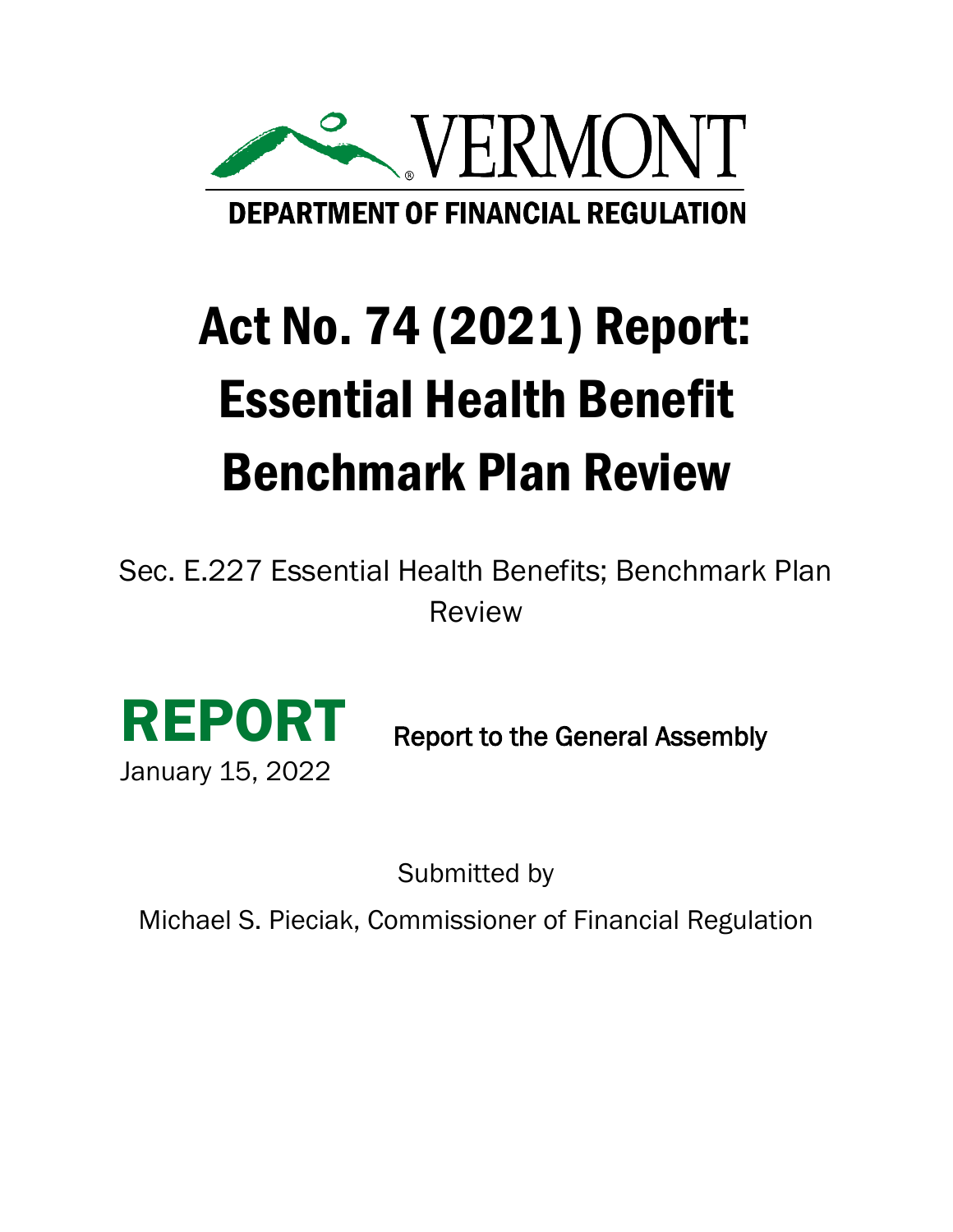# <span id="page-1-0"></span>Table of Contents

| $\mathsf{L}$ |
|--------------|
| Ш.           |
|              |
|              |
| III.         |
|              |
|              |
| IV.          |
|              |
|              |
|              |
|              |
|              |
|              |
|              |
|              |
|              |
|              |
|              |
| V.           |
|              |
|              |
|              |
|              |
|              |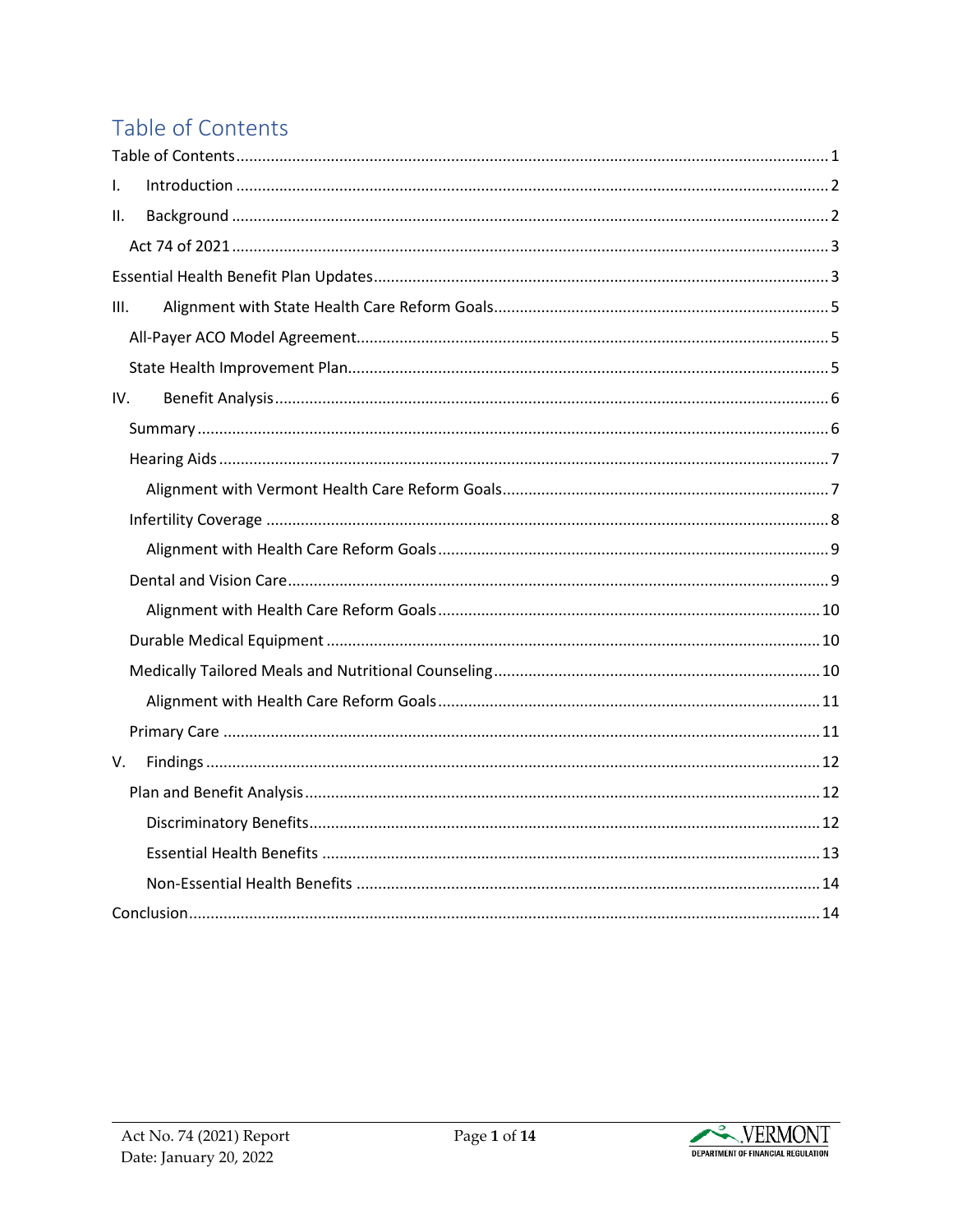# <span id="page-2-0"></span>I. Introduction

In accordance with the Legislature's directive in section E.227 of Act No. 74 of 2021, the Commissioner of Financial Regulation hereby submits to the House Committees on Health Care and on Human Services and the Senate Committee on Finance and on Health and Welfare this report, which contains the Department's findings and recommendations on (1) alignment of the Essential Health Benefit Benchmark Plan with state health care reform goals and (2) the impact of including additional benefits.

The Department of Financial Regulation and the Agency of Human Services, along with several stakeholders, convened a working group to analyze the current Essential Health Benefit (EHB) benchmark plan. The Department held 9 meetings with the EHB working group from August 2021 to January 2022. The purpose of the meetings was to look at whether the current EHB benchmark plan aligns with the State's Health Improvement Plan and All-Payer Accountable Care Organization (ACO) Model Agreement, as well as to examine the potential impacts of modifying the plan to include coverage of additional benefits.

The analysis of the EHB benchmark plan is being funded by the State Flexibility to Stabilize the Market Cycle II Grant Program awarded to the Department of Financial Regulation by the Centers for Medicare and Medicaid Services (CMS). The goal of the grant-funded work is to assess whether modification of the plan will increase affordability for consumers and provide an EHB benchmark plan that best reflects the needs of the State's health insurance market and population, in accordance with applicable EHB benchmark plan selection criteria.

### <span id="page-2-1"></span>II. Background

The Affordable Care Act requires individual and small group plans to cover 10 categories of essential health benefits (EHBs). 42 U.S.C. § 18022. The EHB categories are:

- 1. Ambulatory patient services.
- 2. Emergency services.
- 3. Hospitalization.
- 4. Maternity and newborn care.
- 5. Mental health and substance use disorder services, including behavioral health treatment.
- 6. Prescription drugs.
- 7. Rehabilitative and habilitative services and devices.
- 8. Laboratory services.
- 9. Preventive and wellness services and chronic disease management.
- 10. Pediatric services, including oral and vision care.

The specific parameters of each benefit are defined in state-specific EHB-benchmark plans. *See* 45 C.F.R. § 156.100, et seq. In 2011, states had the option of choosing their benchmark plan from the largest of the three largest small group products, the largest commercial HMO, the State employee health plan, and the federal employee health benefits plan. The State of Vermont analyzed the first three plans but did not analyze the federal employee health benefit plan. In 2012, the Department of Vermont Health Access proposed the Blue Cross Blue Shield of Vermont (BCBSVT) Consumer Driven Health Plan (CDHP) to the

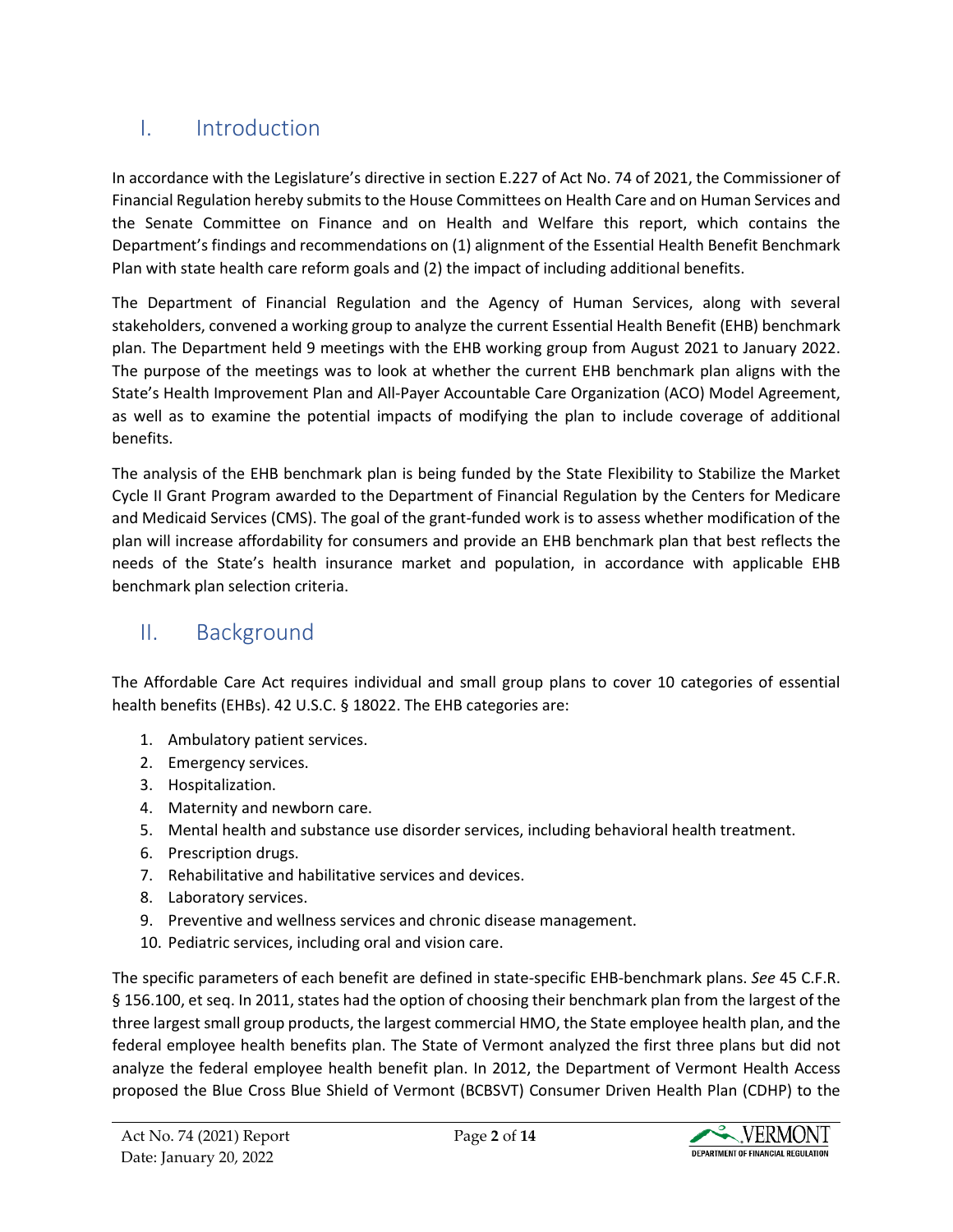Green Mountain Care Board as the EHB benchmark plan. The Board approved the recommendation and adopted the BCBSVT CDHP as the EHB benchmark plan for the small group and individual market. Any benefits in addition to those chosen through the EHB plan must be paid for by the state.

#### <span id="page-3-0"></span>Act 74 of 2021

During the 202[1](#page-3-2) legislative session, Act 74<sup>1</sup> required the Department of Financial Regulation, in consultation with several stakeholders to review Vermont's benchmark plan and assess the current EHB package to ensure alignment with Vermont's health care reform goals regarding population health and prevention and the impact of adding additional benefits.

| Organization                            | <b>Name</b>               |  |
|-----------------------------------------|---------------------------|--|
| <b>Department of Financial</b>          | Sebastian Arduengo, Emily |  |
| <b>Regulation</b>                       | Brown, Anna Van Fleet     |  |
| <b>Department of Vermont Health</b>     | Adaline Strumolo, Dana    |  |
| <b>Access</b>                           | Houlihan, Sean Sheehan    |  |
| <b>Office of the Director of Health</b> | Ena Backus, Wendy Trafton |  |
| <b>Care Reform</b>                      |                           |  |
| <b>BCBSVT</b>                           | Sara Teachout             |  |
| <b>MVP</b>                              | Jordan Estey              |  |
| <b>Northeast Delta Dental</b>           | <b>Brian Duffy</b>        |  |
| <b>Vermont Hospital Association</b>     | Devon Green               |  |
| <b>Vermont Medical Society</b>          | Jill Sudhoff-Guerin       |  |
| <b>Vermont Legal Aid</b>                | Mike Fisher               |  |

State Benchmark Plan Working Group Membership:

## <span id="page-3-1"></span>Essential Health Benefit Plan Updates

In the Final [2](#page-3-3)019 HHS Notice of Benefits and Payment Parameters<sup>2</sup>, the federal government allowed states an opportunity to update benchmark plans for years 2020 and beyond. States have three options for updates:

- Select a benchmark plan used by another state during the 2017 plan year;
- Replace one or more categories of EHB with the same category or categories of EHB used in another state's benchmark plan for the 2017 plan year; or
- Select a set of benefits to constitute the State's benchmark plan.

There are two tests which a state benchmark selection must pass: first, the scope of benefits must be at least equal to those in a typical employer plan. Second, the benchmark plan cannot "exceed the



<span id="page-3-2"></span><sup>1</sup> Act 74 of 2021, Sec. E.227, *available at*

<span id="page-3-3"></span>[https://legislature.vermont.gov/Documents/2022/Docs/ACTS/ACT074/ACT074%20As%20Enacted.pdf.](https://legislature.vermont.gov/Documents/2022/Docs/ACTS/ACT074/ACT074%20As%20Enacted.pdf)<br><sup>2</sup> Patient Protection and Affordable Care Act; HHS Notice of Benefit and Payment Parameters for 2019, 83 F.R. 16930 (Apr. 17, 2018), *available at* [https://www.federalregister.gov/documents/2018/04/17/2018-07355/patient](https://www.federalregister.gov/documents/2018/04/17/2018-07355/patient-protection-and-affordable-care-act-hhs-notice-of-benefit-and-payment-parameters-for-2019)[protection-and-affordable-care-act-hhs-notice-of-benefit-and-payment-parameters-for-2019.](https://www.federalregister.gov/documents/2018/04/17/2018-07355/patient-protection-and-affordable-care-act-hhs-notice-of-benefit-and-payment-parameters-for-2019)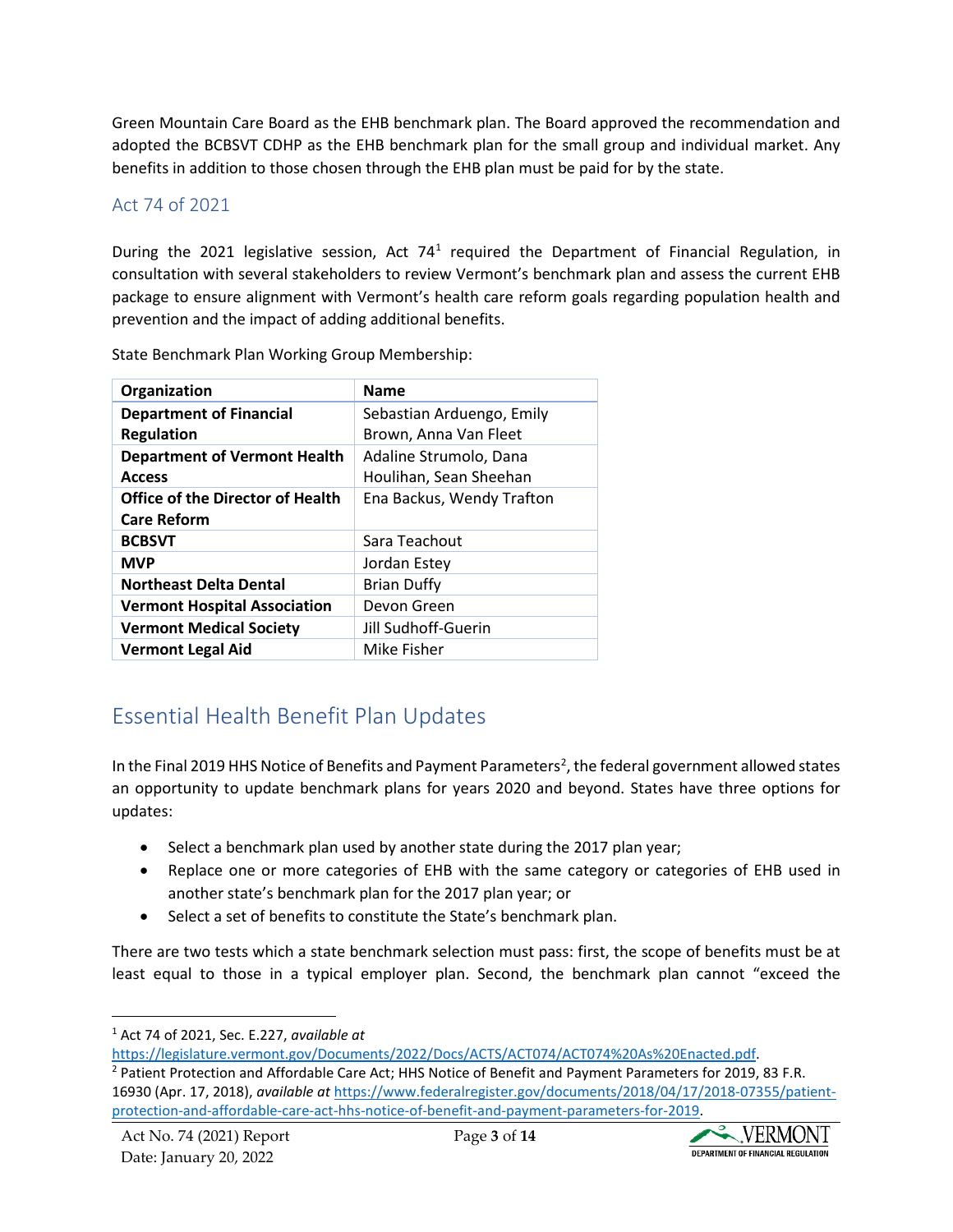generosity" of either the benchmark plan in place for 2017 or any benchmark plan options the state had available in 2017.

The typicality test requires that the expected value of the proposed EHB benchmark plan is equal to the scope of benefits provided under a typical employer plan. The generosity test allows a state to increase the value of the benchmark plan only if the new benchmark does not offer a more generous scope of benefits than the most generous plan available in 2017. Under the federal guidelines, a state's new benchmark plan cannot exceed the generosity of the most generous comparison plans even by a small amount, or the state must pay the excess cost. For example, if the State's proposed additional benefit combined with the existing benefits exceeds 100 percent of the expected value of the most generous "Comparison Plan", the state would not pass the generosity test and would be required to defray the cost of the additional benefit.

To add benefits without incurring additional costs to the State, Vermont must show that doing so would not cause its benchmark plan to exceed the generosity of any of the following plan options available in 2017:

- 1) *Small group market health plan*. The largest health [plan](https://www.law.cornell.edu/definitions/index.php?width=840&height=800&iframe=true&def_id=2b74e43866fc5b8f1f15155c434c7c1d&term_occur=999&term_src=Title:45:Chapter:A:Subchapter:B:Part:156:Subpart:B:156.100) by enrollment in any of the three largest small group insurance [products](https://www.law.cornell.edu/definitions/index.php?width=840&height=800&iframe=true&def_id=480e7a6bb86aedc7a3b3df4af1f60326&term_occur=999&term_src=Title:45:Chapter:A:Subchapter:B:Part:156:Subpart:B:156.100) by enrollment, as defined in 45 C.F.R. [§ 159.110,](https://www.law.cornell.edu/cfr/text/45/159.110) in the [State'](https://www.law.cornell.edu/definitions/index.php?width=840&height=800&iframe=true&def_id=1dabc8d1dcd88d8204dc7fa28a38a762&term_occur=999&term_src=Title:45:Chapter:A:Subchapter:B:Part:156:Subpart:B:156.100)s [small group market](https://www.law.cornell.edu/definitions/index.php?width=840&height=800&iframe=true&def_id=4f45a7bce5d1af4dc24f4ec36e6dcb82&term_occur=999&term_src=Title:45:Chapter:A:Subchapter:B:Part:156:Subpart:B:156.100) as defined in [§ 155.20.](https://www.law.cornell.edu/cfr/text/45/155.20)
- 2) *State employee health benefit plan*. Any of the largest three employee health benefit [plan](https://www.law.cornell.edu/definitions/index.php?width=840&height=800&iframe=true&def_id=2b74e43866fc5b8f1f15155c434c7c1d&term_occur=999&term_src=Title:45:Chapter:A:Subchapter:B:Part:156:Subpart:B:156.100) options by enrollment offered and generally available to [State](https://www.law.cornell.edu/definitions/index.php?width=840&height=800&iframe=true&def_id=1dabc8d1dcd88d8204dc7fa28a38a762&term_occur=999&term_src=Title:45:Chapter:A:Subchapter:B:Part:156:Subpart:B:156.100) employees in Vermont.
- 3) *Federal Employees [Health Benefits](https://www.law.cornell.edu/definitions/index.php?width=840&height=800&iframe=true&def_id=7877abaa9ca0f28a97952f38d3912949&term_occur=999&term_src=Title:45:Chapter:A:Subchapter:B:Part:156:Subpart:B:156.100) [Program](https://www.law.cornell.edu/definitions/index.php?width=840&height=800&iframe=true&def_id=d7feb22d10f4e484fc44f7ad02264069&term_occur=999&term_src=Title:45:Chapter:A:Subchapter:B:Part:156:Subpart:B:156.100) (FEHBP).* Any of the largest three national FEHBP [plan](https://www.law.cornell.edu/definitions/index.php?width=840&height=800&iframe=true&def_id=2b74e43866fc5b8f1f15155c434c7c1d&term_occur=999&term_src=Title:45:Chapter:A:Subchapter:B:Part:156:Subpart:B:156.100) options by aggregate enrollment that is offered to all health-benefits-eligible federal employees under [5 U.S.C.](https://www.law.cornell.edu/uscode/text/5/8903) § 8903.
- 4) *HMO*. The coverage [plan](https://www.law.cornell.edu/definitions/index.php?width=840&height=800&iframe=true&def_id=2b74e43866fc5b8f1f15155c434c7c1d&term_occur=999&term_src=Title:45:Chapter:A:Subchapter:B:Part:156:Subpart:B:156.100) with the largest insured commercial non-Medicaid enrollment offered by a [health maintenance organization](https://www.law.cornell.edu/definitions/index.php?width=840&height=800&iframe=true&def_id=c82cb6271c27a8a306415431c29383ec&term_occur=999&term_src=Title:45:Chapter:A:Subchapter:B:Part:156:Subpart:B:156.100) operating in the [State.](https://www.law.cornell.edu/definitions/index.php?width=840&height=800&iframe=true&def_id=1dabc8d1dcd88d8204dc7fa28a38a762&term_occur=999&term_src=Title:45:Chapter:A:Subchapter:B:Part:156:Subpart:B:156.100)<sup>[3](#page-4-0)</sup>

To show that adding benefits to Vermont's current benchmark plan would not cause the plan to exceed the generosity of the 2017 plan options, the State must provide an actuarial certification to that effect and report to CMS. The report is based on an analysis of all plan options in comparison to the current benchmark plan.

Under 45 C.F.R. § 156.111, there are several other procedural steps the state would then have to take to update the plan with CMS, including providing a reasonable public notice and an opportunity for public comment on the chosen benchmark plan benefit design. Under 18 V.S.A. § 9375(b)(9), the updated plan would also need to be reviewed and approved by the Green Mountain Care Board. The following timeline illustrates those steps:



<span id="page-4-0"></span><sup>3</sup> *See* 45 C.F.R. § 156.100, *available at* [https://www.govinfo.gov/content/pkg/CFR-2013-title45-vol1/pdf/CFR-2013](https://www.govinfo.gov/content/pkg/CFR-2013-title45-vol1/pdf/CFR-2013-title45-vol1-sec156-100.pdf) [title45-vol1-sec156-100.pdf.](https://www.govinfo.gov/content/pkg/CFR-2013-title45-vol1/pdf/CFR-2013-title45-vol1-sec156-100.pdf)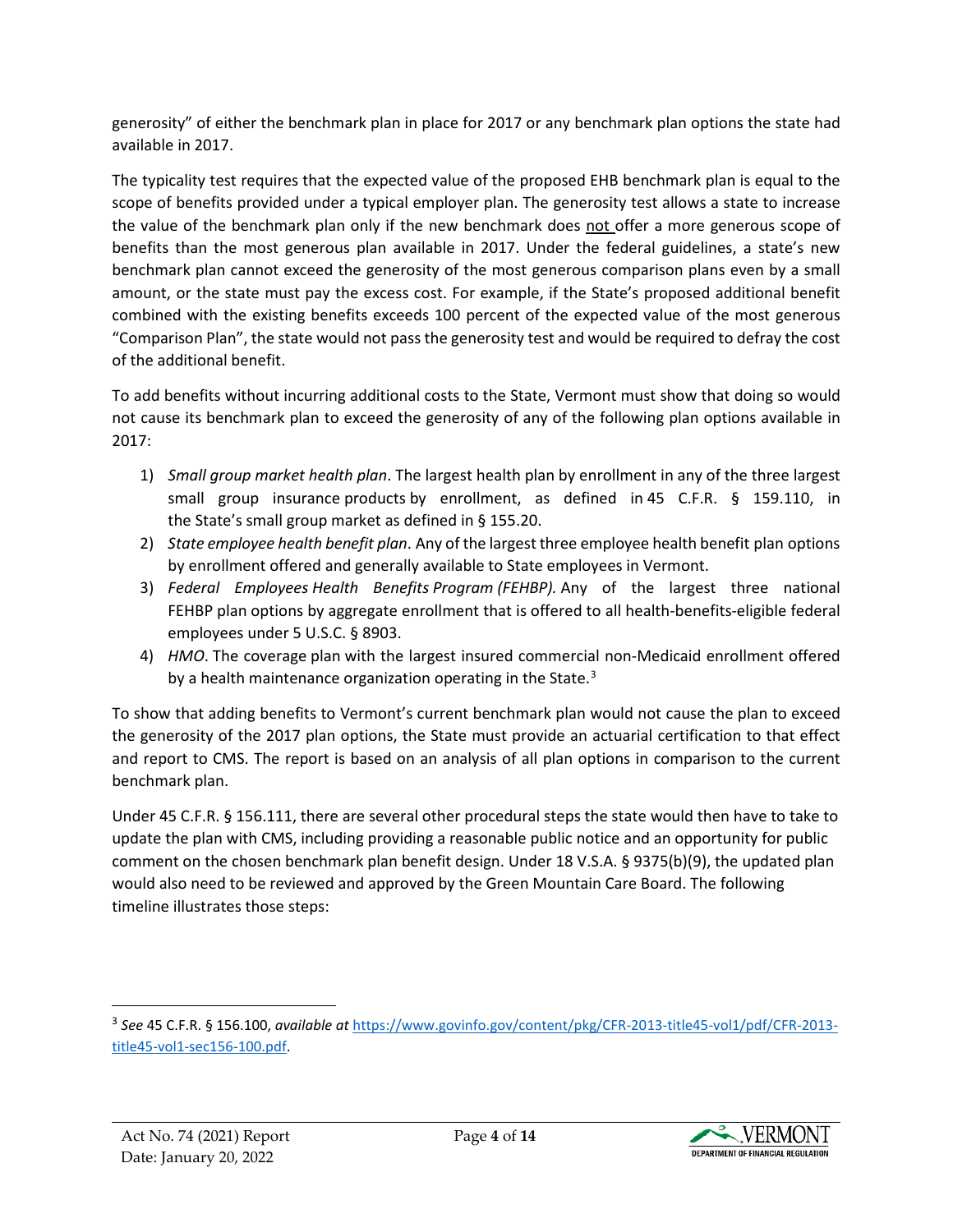| <b>Task</b>                        | Date                  | Detail                       |
|------------------------------------|-----------------------|------------------------------|
| Legislative Report with Findings   | January 2022          | Summary of work to date and  |
|                                    |                       | benefit proposal             |
| <b>Presentation to GMCB</b>        | February 2022         | Presentation to Board for    |
|                                    |                       | Qualified Health Plan (QHP)  |
|                                    |                       | approval                     |
| <b>GMCB Public Comment Period</b>  | February - March 2022 |                              |
| <b>CMS Update</b>                  | <b>March 2022</b>     | Prior to CMS-required public |
|                                    |                       | comment period               |
| <b>Public Comment Period</b>       | March/April 2022      | 30-day public comment period |
| <b>Official CMS Submission</b>     | April 2022            |                              |
| <b>CMS Review and Finalization</b> | May-August 2022       |                              |
| New Plan Review                    | <b>March 2023</b>     | DFR to review new contract   |
|                                    |                       | language. GMCB to review     |
|                                    |                       | premium impact.              |
| <b>Implementation of New Plans</b> | January 2024          | Plans with new benefits      |
|                                    |                       | effective for plan year 2024 |

## <span id="page-5-0"></span>III. Alignment with State Health Care Reform Goals

Act 74 asked the Department to review Vermont's benchmark plan to assess whether the plan is appropriately aligned with Vermont's health care reform goals regarding population health and prevention. These goals are set forth in the Vermont All-Payer ACO Model Agreement (also referred to as "Agreement") and the Department of Health's State Health Improvement Plan.

#### <span id="page-5-1"></span>All-Payer ACO Model Agreement

The All-Payer ACO Model Agreement is a contract between the Centers for Medicare and Medicaid Services (CMS) and the State of Vermont. The Agreement enables Medicare to align with Medicaid and commercial payers to explore new ways of financing and delivering health care in Vermont. The Agreement requires Vermont to meet three high level population health goals:

- Improving access to primary care
- Reducing deaths due to suicide and drug overdose
- Reducing prevalence and morbidity of chronic diseases

These population health goals were used as a lens under which each potential additional benefit was analyzed. In the benefits section below, the report identifies how each benefit would help Vermont accomplish these population health goals.

#### <span id="page-5-2"></span>State Health Improvement Plan

The State Health Improvement Plan (SHIP) outlines strategies and priorities for Vermont to improve health outcomes with the goal of working towards health equity, affordability, and access. The top strategies for SHIP include investing in policies and infrastructure that create healthy communities; investing in programs that promote resilience, connection and belonging; expanding access to integrated person-

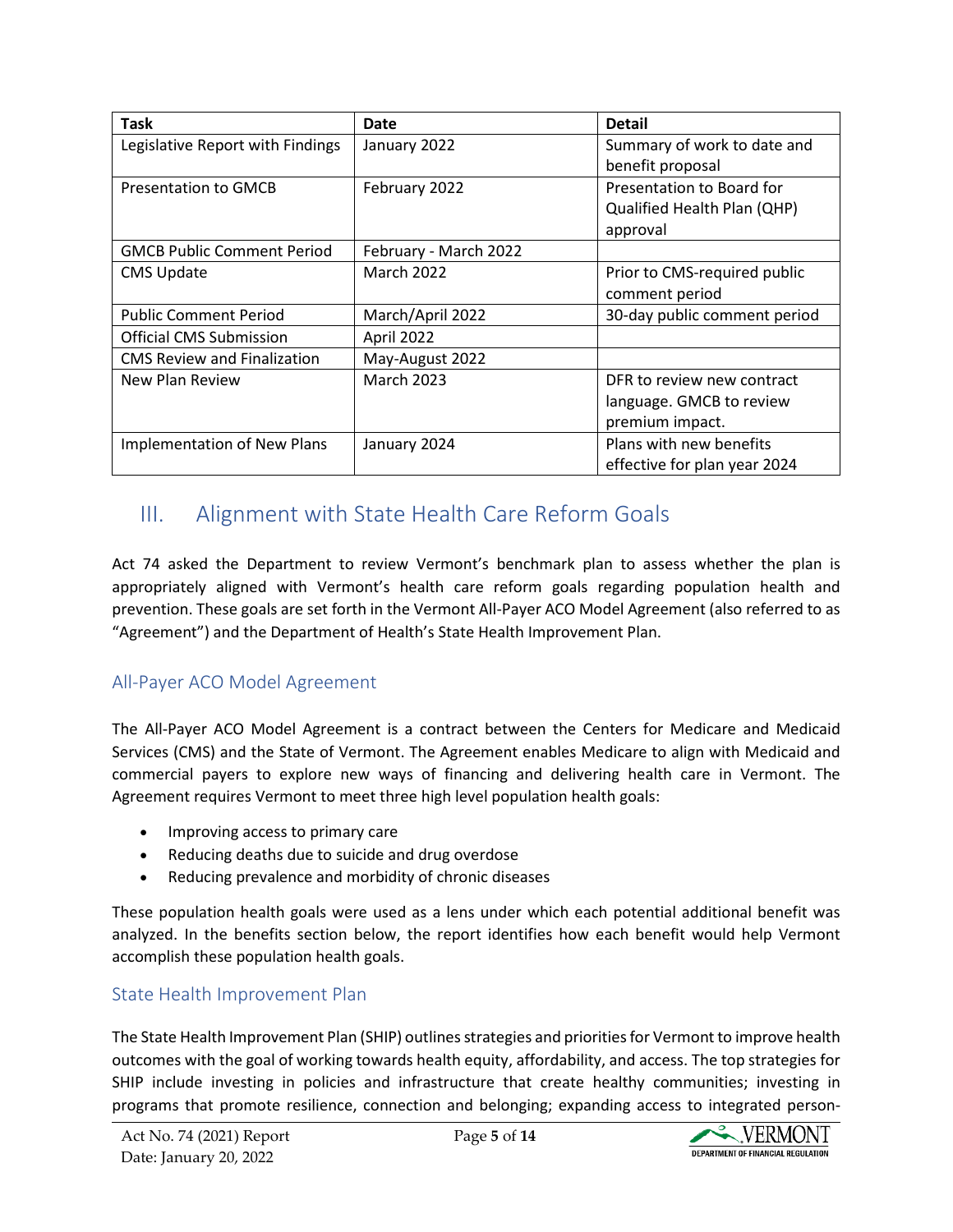centered care; and adopting organizational and institutional practices that advance equity with the goals of improving outcomes in six priority health and social conditions:

- Child Development
- Chronic Disease
- Mental Health
- Oral Health
- Substance Use
- Social Determinants: Housing, Transportation, Food, Economic Security

The goals of the SHIP are reflected in the All-Payer ACO Model Agreement's high level population health goals. For the purposes of the benchmarking exercise, the group focused on how each benefit would most fully meet the goals of providing services that are available, accessible, and affordable while also working towards accomplishing improved health and social outcomes.

# <span id="page-6-0"></span>IV. Benefit Analysis

#### <span id="page-6-1"></span>Summary

In accordance with Act 74 of 2021, the Department analyzed several benefits, including those specified in the act, as well as benefits to better align the current benchmark plan with state health care reform goals. The group looked at each benefit from several perspectives including the actuarial value, alignment with state health policy goals, and the potential impact and value for policyholders enrolled in the current benchmark plan. Throughout several meetings, the working group heard from stakeholders and experts on several benefits. Based on the provided information and actuarial data, the group discussed whether and how the benefits should be included in the benchmark plan.

The group considered several other benefits including tobacco treatment, lactation consultations, and mental health and substance use disorder treatment. These benefits were considered due to their alignment with state health care reform goals as outlined and a study of other states' benchmarking activity. After an analysis of the current benchmark plan, it was determined that these additional benefit considerations were already substantially covered in the State's existing plan.

Several states have used the benchmarking process to improve mental health and substance use disorder treatment. Due to Vermont's comprehensive mental health parity law and past legislative actions, Vermont's benchmark plan already covers all the benefit additions made in this area by other states, including coverage of naloxone, removal of barriers to medication-assisted treatment for opioids, and alternative treatment options.

The analysis also compared the current benchmark plan to other Northeast states and found that Vermont's benefits align with other states in the region. Where Vermont's plan did not align, the working group considered the impact of doing so.

A gym membership benefit was also considered and not recommended at this time due to concerns around geographic equity, cost, as well as the benefit currently being offered under some non-standard plans.

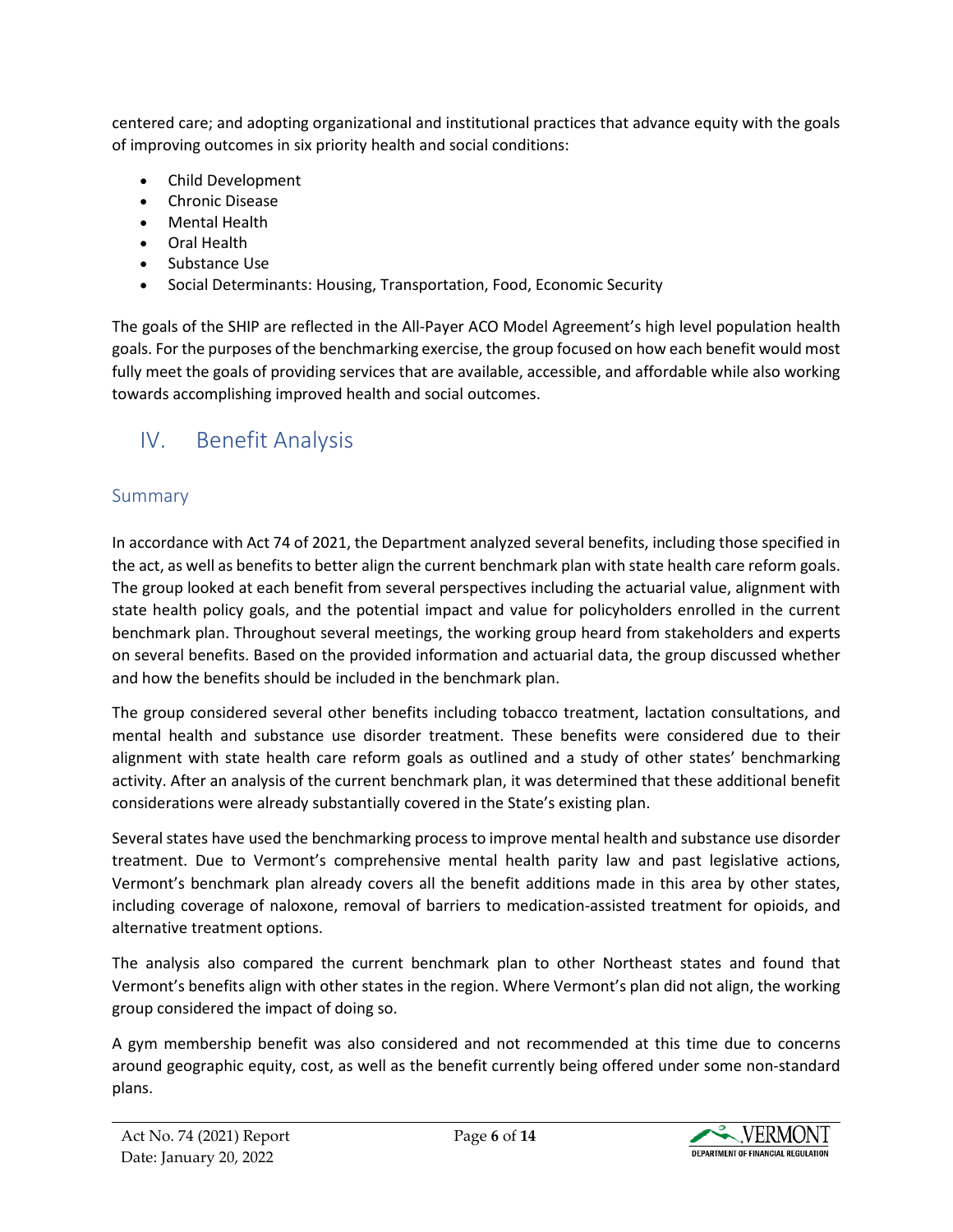#### <span id="page-7-0"></span>Hearing Aids

Hearing aids are currently not covered as an EHB in Vermont. Vermont and Pennsylvania are the only two states in the Northeast Region that do not offer hearing aid coverage as an EHB. The working group heard from stakeholders on potential impacts associated with a hearing aid benefit, as well as suggestions to align any recommendation with the current benefit design under Vermont Medicaid.

Most people who need hearing aids meet the definition of disabled under Section 504 of the Americans with Disabilities Act. Hearing loss can happen when any part of the ear or hearing system is not functioning. Hearing loss can range from mild hearing loss where a person may hear some speech sounds to not having the ability to hear any speech. According to a 2015 presentation from the President's Council of Advisors on Science and Technology, a single hearing aid typically costs approximately \$2,400, which most consumers pay completely out-of-pocket. [4](#page-7-2) While hearing aids may not benefit individuals with a profound hearing loss, they are an important treatment and intervention option for many individuals with hearing loss.<sup>[5](#page-7-3)</sup>

Approximately [6](#page-7-4)% of Vermonters experience serious difficulty hearing<sup>6</sup> and it is estimated nationally that approximately 15% of American adults aged 18 and over report some trouble hearing.<sup>[7](#page-7-5)</sup> In Vermont, insurance coverage for hearing aids is available for individuals enrolled in Medicaid. Fully insured large and small group as well as individual health insurance coverage does not provide hearing aids or a hearing examination, creating a cost barrier to access this important benefit.

#### <span id="page-7-1"></span>Alignment with Vermont Health Care Reform Goals

Adding a hearing aid benefit would strongly support many of the State's health care reform goals. Hearing loss and lack of access to hearing aids have several social and economic impacts, which extend beyond the direct benefit itself. Due to the high cost of hearing aids, many individuals with hearing loss cannot afford conventional hearing aids. Individuals with hearing loss are more likely to be unemployed or partly unemployed, less likely to have any wage income, and likely to earn a lower wage than those without hearing loss,<sup>[8](#page-7-6)</sup> resulting in greater economic inequality.

In addition to the socio-economic impacts, individuals with hearing loss are at elevated risk of several negative health outcomes. Studies suggest hearing loss is associated with an increase in psychological



<span id="page-7-2"></span><sup>4</sup> President's Council of Advisors on Science and Technology, Presentation, Aging America & Hearing Loss: Imperative of Improved Hearing Technologies (Oct. 2015), *available*

*at*[https://obamawhitehouse.archives.gov/sites/default/files/microsites/ostp/PCAST/PCAST%20hearing%20letter%](https://obamawhitehouse.archives.gov/sites/default/files/microsites/ostp/PCAST/PCAST%20hearing%20letter%20report.pdf) [20report.pdf.](https://obamawhitehouse.archives.gov/sites/default/files/microsites/ostp/PCAST/PCAST%20hearing%20letter%20report.pdf)

<span id="page-7-3"></span><sup>5</sup> Centers for Disease Control and Prevention, Health Report, Hearing Loss in Children (2021), *available at* [https://www.cdc.gov/ncbddd/hearingloss/index.html.](https://www.cdc.gov/ncbddd/hearingloss/index.html) 6 Vermont Department of Health, Vermont State Health Assessment (June 1, 2018), *available at* 

<span id="page-7-4"></span>[https://www.healthvermont.gov/sites/default/files/documents/pdf/VT%20State%20Health%20Assessment%2020](https://www.healthvermont.gov/sites/default/files/documents/pdf/VT%20State%20Health%20Assessment%202018%20Full%20Report.pdf) [18%20Full%20Report.pdf.](https://www.healthvermont.gov/sites/default/files/documents/pdf/VT%20State%20Health%20Assessment%202018%20Full%20Report.pdf)

<span id="page-7-5"></span><sup>&</sup>lt;sup>7</sup> National Institute on Deafness and Other Communication Disorders, Quick Statistics About Hearing (2021), [https://www.nidcd.nih.gov/health/statistics/quick-statistics-hearing.](https://www.nidcd.nih.gov/health/statistics/quick-statistics-hearing) 8

<span id="page-7-6"></span><sup>&</sup>lt;sup>8</sup> Jung D. and Bhattacharyya N., *Association of Hearing Loss with Decreased Employment and Income among Adults in the United States*, 121 Annals of Otology, Rhinology & Laryngology 12, at 771-775 (Dec. 2012).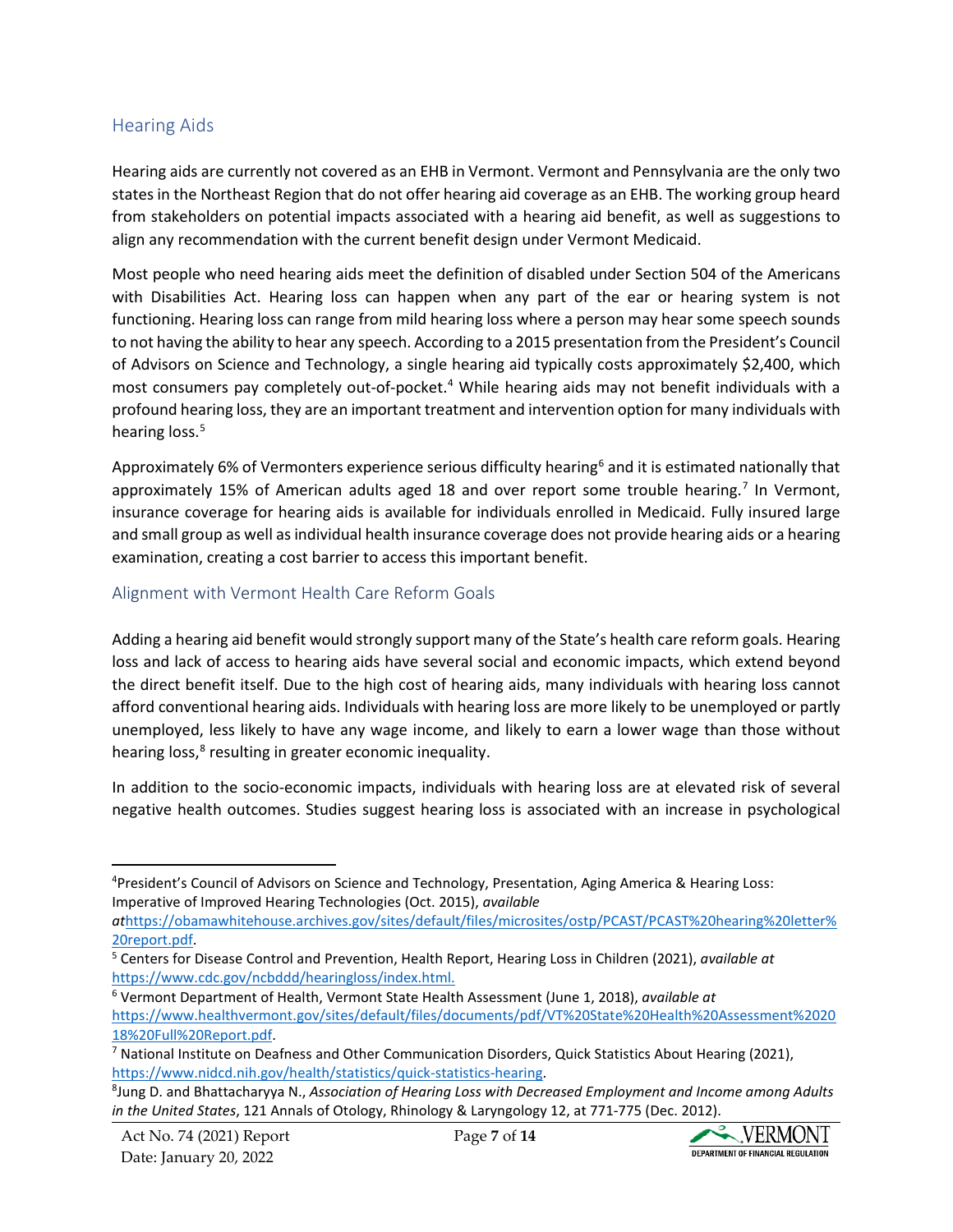distress and utilization of mental health services in adults,<sup>[9](#page-8-1)</sup> as well as substance use disorders<sup>[10](#page-8-2)</sup> and age-related hearing loss is associated with cognitive decline, cognitive impairment, and dementia.<sup>[11](#page-8-3)</sup> For children, the inability to access hearing aids has a detrimental impact on development in many respects. Overall, hearing loss and disabilities disproportionately impact people of color, LGBTQ adults, as well as older Vermonters. Adding a hearing aid benefit would make hearing aids more accessible, affordable, and support health and economic equity for individuals with disabilities.

#### <span id="page-8-0"></span>Infertility Coverage

The current Vermont EHB benchmark plan covers diagnosis for infertility but does not cover treatment for infertility. Currently 15 states have mandates which cover infertility including Colorado which will include infertility treatment in 2022 through its own benchmark plan change.<sup>[12](#page-8-4)</sup> While infertility treatment can be hugely beneficial for individuals who require fertility assistance, low utilization and a limited number of providers offering in vitro fertilization (IVF) can make the benefit expensive to provide. Because infertility treatment does not directly help restore or maintain the patient's health or prevent the reasonably likely onset of a health problem, most health insurers do not consider it medically necessary even if it is not specifically excluded from coverage.

Infertility is often defined as the inability to conceive during a specified period of time.<sup>[13](#page-8-5)</sup> Infertility can impact both men and women. Impaired fecundity is the condition wherein it is difficult for a woman to get pregnant or to carry a pregnancy to term whereas iatrogenic infertility is a result of a medical procedure to treat another condition, such as cancer.

Infertility affects 10-15% of heterosexual couples with 6% of married women in the U.S. reporting experiencing infertility. Treatment for infertility can include medication to induce ovulation, surgery to repair anatomical or physiological issues, intrauterine insemination, assisted reproductive technologies (ART), including IVF and fertility preservation services. According to the Centers for Disease Control and Prevention, ART accounted for 2.1% of all infants born in the United States in 2019.<sup>[14](#page-8-6)</sup> The ART rate in



<span id="page-8-1"></span><sup>9</sup> Bigelow R.T., et al., *Association of Hearing Loss with Psychological Distress and Utilization of Mental Health Services Among Adults in the United States*, 3 *JAMA Netw Open.* 7 (July 20, 2020), *available at*  [https://jamanetwork.com/journals/jamanetworkopen/fullarticle/2768374.](https://jamanetwork.com/journals/jamanetworkopen/fullarticle/2768374)

<span id="page-8-2"></span><sup>10</sup> Michael M. McKee, et al., *The Relationship Between Hearing Loss and Substance Use Disorders Among Adults in the U.S.*, 56 Am. J. Preventive Med. 4, Volume 56, Issue 4, 2019.

<span id="page-8-3"></span><sup>&</sup>lt;sup>11</sup> Loughrey DG, Kelly ME, Kelley GA, Brennan S, Lawlor BA. Association of Age-Related Hearing Loss with Cognitive Function, Cognitive Impairment, and Dementia: A Systematic Review and Meta-analysis. *JAMA Otolaryngol Head Neck Surg.* 2018;144(2):115–126.<br><sup>12</sup>Gabriela Weigel, Usha, Ranji, Michelle Long, and Alina Salganicoff, Issue Brief, *Coverage and Use of Fertility* 

<span id="page-8-4"></span>*Services in the U.S.*, Kaiser Family Foundation (Sep. 15, 2020), *available at* [https://www.kff.org/womens-health](https://www.kff.org/womens-health-policy/issue-brief/coverage-and-use-of-fertility-services-in-the-u-s)[policy/issue-brief/coverage-and-use-of-fertility-services-in-the-u-s.](https://www.kff.org/womens-health-policy/issue-brief/coverage-and-use-of-fertility-services-in-the-u-s)<br><sup>13</sup> Loretta Gavin, et al., *Providing Quality Family Planning Services Recommendations of CDC and the U.S. Office of* 

<span id="page-8-6"></span><span id="page-8-5"></span>*Population Affairs*, 63 MMWR 4, at 15 (Apr. 25, 2014), *available at* [https://www.cdc.gov/mmwr/pdf/rr/rr6304.pdf.](https://www.cdc.gov/mmwr/pdf/rr/rr6304.pdf) <sup>14</sup> Centers for Disease Control and Prevention, State-Specific Assisted Reproductive Technology Surveillance (Dec. 27, 2021), [https://www.cdc.gov/art/state-specific-surveillance/index.html#key.](https://www.cdc.gov/art/state-specific-surveillance/index.html#key)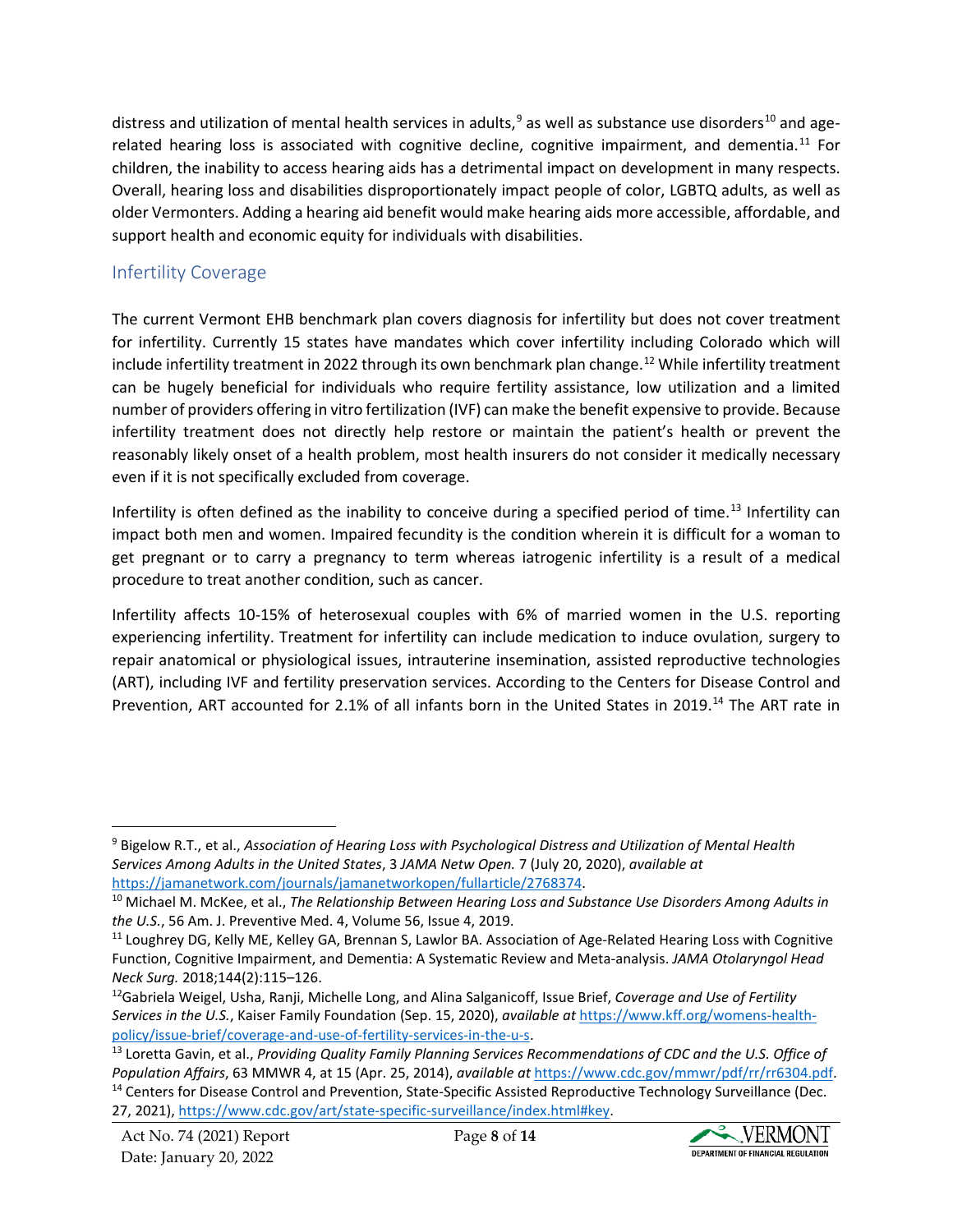Vermont is above the national average, with 414 ART procedures performed in 2019 or 3,619 ART procedures performed per 1 million women aged 15–44 years. [15](#page-9-2)

#### <span id="page-9-0"></span>Alignment with Health Care Reform Goals

While not closely aligned with health care reform goals in the state, adding infertility treatment may contribute to the overall wellbeing of individuals and lower the risk of certain chronic conditions.<sup>[16](#page-9-3)</sup> infertility benefits have historically been designed around heterosexual relationships; inclusion of benefits such as donor and surrogacy services can create equity between those in heterosexual relationships and those in same-sex or other non-heteronormative relationships who are unable to build a family without the assistance of ART.<sup>[17](#page-9-4)</sup>

#### <span id="page-9-1"></span>Dental and Vision Care

Currently the benchmark plan covers pediatric dental and vision services. Under 45 C.F.R. § 156.115, nonpediatric dental services and non-pediatric eye exam services are prohibited from being considered as an EHB.<sup>18</sup> Therefore, the State would be unable to add adult dental and adult vision as a benefit through the benchmarking process. If the state wants to include adult dental and adult vision services in the benchmark plan a legislative mandate requiring the coverage in the individual and small group market would need to be put in place and would require the state to defray the costs of these services.

Adult dental and vision benefits were considered as an addition to the benchmark plan. Act 74 asked the Department to specifically consider dentures. During the analysis and consultation with experts in the benefit area, it was suggested from a model of care perspective that saving teeth rather than replacing them is preferred when considering a dental benefit. Providing a preventive dental benefit such as two annual cleanings would have a greater impact on Vermonters' oral health as opposed to dentures, a benefit which is mostly needed due to lack of regular dental care. Generally older people are more likely to need dentures, making a preventative dental benefit more relevant to the population enrolled in the exchange where many older adults switch to Medicare upon their 65<sup>th</sup> birthday.

An estimated 93 million adults in the United States are at high risk for serious vision loss, but only half visited an eye doctor in the past 12 months. People with vision loss are more likely to report depression, diabetes, hearing loss, stroke, falls, cognitive decline, and premature death. Decreased ability to see often leads to the inability to drive, read, and travel in unfamiliar places, thus substantially compromising quality of life. The cost of vision loss, including direct costs and lost productivity, is estimated to exceed \$35 billion



<span id="page-9-2"></span><sup>&</sup>lt;sup>15</sup> Centers for Disease Control and Prevention, State-Specific Assisted Reproductive Technology Surveillance 2019 Data Brief (Oct. 2021), *available at* [https://www.cdc.gov/art/state-specific-surveillance/2019/pdf/State-Specific-](https://www.cdc.gov/art/state-specific-surveillance/2019/pdf/State-Specific-ART-Surveillance-U.S.-2019-Data-Brief-h.pdf)ART-Surveillance-U.S.-2019-Data-Brief-h.pdf.<br><sup>16</sup> Murugappan G., et al., *Increased risk of incident chronic medical conditions in infertile women: analysis of US* 

<span id="page-9-3"></span>*claims data*, 220 Am. J. Obstet. Gynecol. 5 at 473.e1-473.e14 (May 1, 2019).

<span id="page-9-4"></span><sup>17</sup> *See* David Kaufman, *The Fight for Fertility Equality*, N.Y. Times, at D1 (July 23, 2020), *available at* [https://www.nytimes.com/2020/07/22/style/lgbtq-fertility-surrogacy-coverage.html.](https://www.nytimes.com/2020/07/22/style/lgbtq-fertility-surrogacy-coverage.html) 18 45 C.F.R. § 156.115, *available at* [https://www.ecfr.gov/current/title-45/subtitle-A/subchapter-B/part-](https://www.ecfr.gov/current/title-45/subtitle-A/subchapter-B/part-156/subpart-B/section-156.115)

<span id="page-9-5"></span>[<sup>156/</sup>subpart-B/section-156.115.](https://www.ecfr.gov/current/title-45/subtitle-A/subchapter-B/part-156/subpart-B/section-156.115)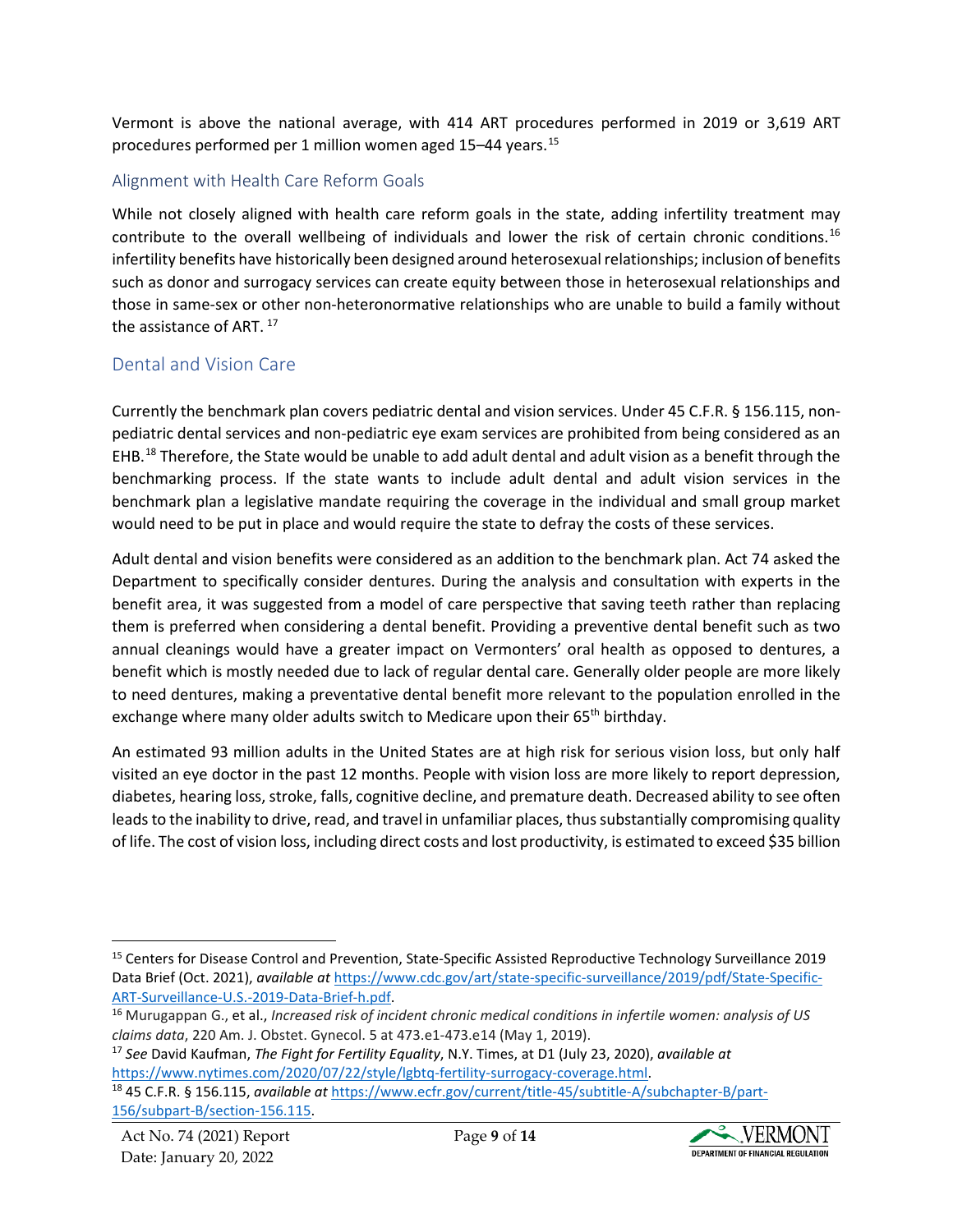nationally. Typical adult vision benefits include services such as a dilated eye exam and associated vision materials such as glasses' frames and lenses, and contact lenses.<sup>[19](#page-10-3)</sup>

#### <span id="page-10-0"></span>Alignment with Health Care Reform Goals

A dental benefit would be widely beneficial to policyholders and align well with state health policy goals. Oral health is a top priority under the State Health Improvement plan and is an essential and integral component of overall health throughout life.<sup>[20](#page-10-4)</sup> In 2016, 73% of adults ages 45-64 with disabilities have lost at least 1 tooth to decay or gum disease. Integrating a preventive dental benefit into the benchmark plan would make oral health more accessible and affordable. [21](#page-10-5) Coverage of vision services would also align with the high-level population health improvement goals contained in the All-Payer ACO Model Agreement. As noted above, vision loss can contribute to poor health outcomes.

#### <span id="page-10-1"></span>Durable Medical Equipment

Durable Medical Equipment (DME) is currently a covered benefit under the existing Vermont Benchmark Plan. DME is an essential health benefit under the rehabilitative and habilitative services and devices category. DME is equipment which can withstand repeated use, is primarily and customarily used to serve a medical purpose, generally is not useful to a person in the absence of an illness or injury and is appropriate for use in the home. $^{22}$  $^{22}$  $^{22}$ 

After hearing from interested parties and working group members, there was a consensus that the current DME benefit did not need expansion. Concerns were raised regarding the prior authorization requirements and availability of DME due to current supply chain issues. The Department of Financial Regulation plans to examine the current prior authorization requirements to ensure the DME benefit is readily accessible to those who need it.

#### <span id="page-10-2"></span>Medically Tailored Meals and Nutritional Counseling

Medically tailored meals are not currently a covered benefit in the Vermont benchmark plan. Food has historically not been a common benefit under health insurance coverage, but there is a growing body of research demonstrating that food used as a medical intervention can be a powerful tool for improving health outcomes, especially for those who have chronic conditions such as diabetes and heart disease.<sup>[23](#page-10-7)</sup>



<span id="page-10-3"></span><sup>&</sup>lt;sup>19</sup> Centers for Disease Control and Prevention, Fast Facts of Common Eye Disorders (June 9, 2020), [https://www.cdc.gov/visionhealth/basics/ced/fastfacts.htm.](https://www.cdc.gov/visionhealth/basics/ced/fastfacts.htm) 20 Vermont Department of Health, Health Report, *Burden of Oral Disease in Vermont* (2013), *available at*

<span id="page-10-4"></span>[https://www.healthvermont.gov/sites/default/files/burden\\_of\\_oral\\_disease.pdf.](https://www.healthvermont.gov/sites/default/files/burden_of_oral_disease.pdf) 21 Vermont Department of Health, *Vermont State Health Improvement Plan*, at 15 (Dec. 31, 2018), *available at*

<span id="page-10-5"></span>[https://www.healthvermont.gov/sites/default/files/documents/pdf/ADM\\_State\\_Health\\_Improvement\\_Plan\\_2019](https://www.healthvermont.gov/sites/default/files/documents/pdf/ADM_State_Health_Improvement_Plan_2019-2023.pdf) -2023.pdf.<br><sup>22</sup> Social Security Administration, Program Operations Manual System (POMS), HI 00610.200 Definition of Durable

<span id="page-10-6"></span>Medical Equipment, *available at* [https://secure.ssa.gov/poms.nsf/lnx/0600610200.](https://secure.ssa.gov/poms.nsf/lnx/0600610200)

<span id="page-10-7"></span><sup>23</sup> Harvard Law School, Center for Health Law and Policy Innovation, Presentation, *Food is Medicine: Peer-Reviewed Research in the U.S.* (Dec. 2020), *available at* [https://chlpi.org/wp-content/uploads/2013/12/Food-is-](https://chlpi.org/wp-content/uploads/2013/12/Food-is-Medicine_Peer-Reviewed-Research-in-the-U.S.1.pdf)[Medicine\\_Peer-Reviewed-Research-in-the-U.S.1.pdf.](https://chlpi.org/wp-content/uploads/2013/12/Food-is-Medicine_Peer-Reviewed-Research-in-the-U.S.1.pdf)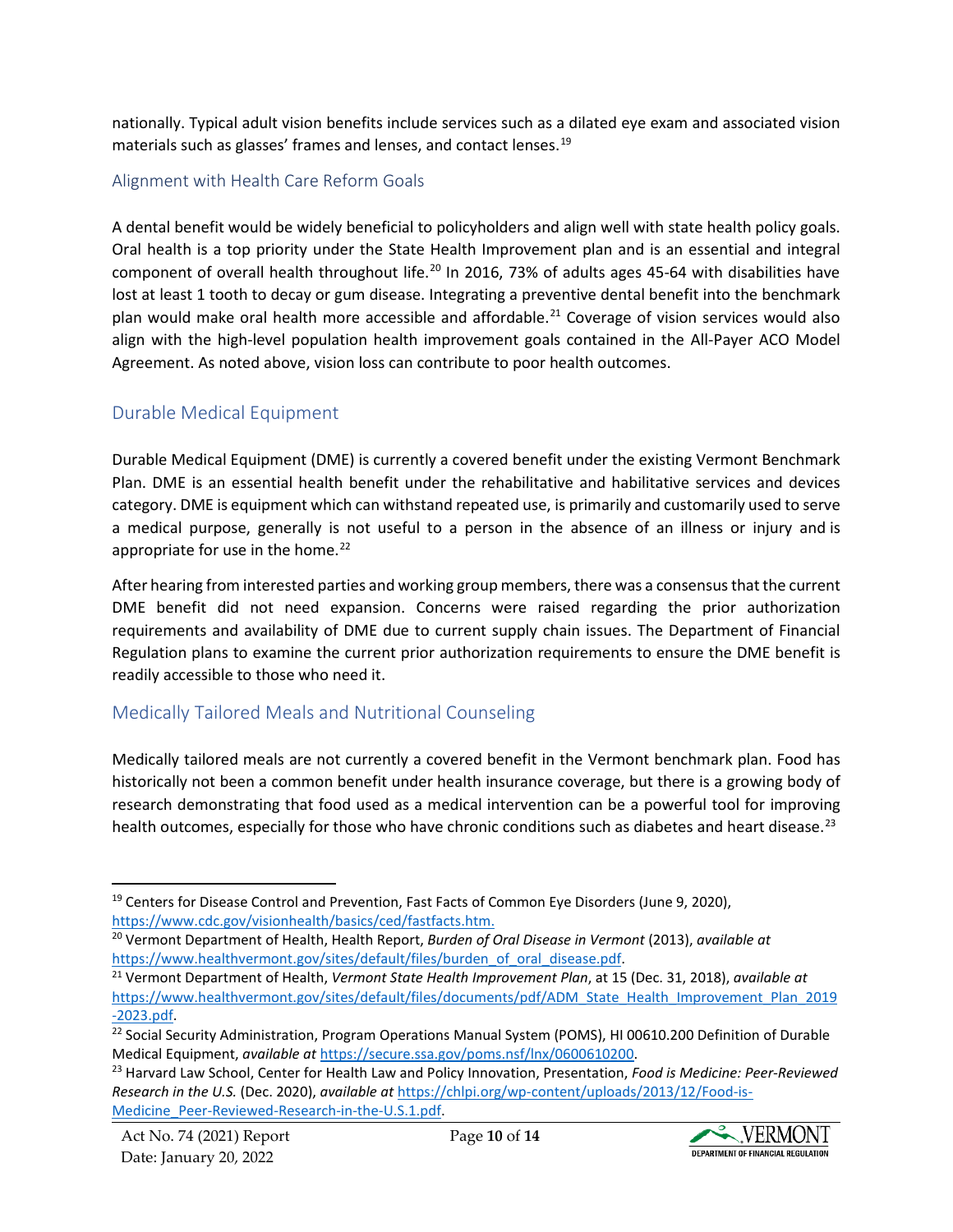Medically tailored meals are meals developed to address a dietary need of an individual's medical condition. Other models of food as medicine are medically tailored food packages and nutritious food referrals. Medically tailored meals, while present in some commercial health insurance markets, would be a novel benefit for inclusion as an EHB. More research is needed at this point to consider adding medically tailored meals to Vermont's benchmark plan.

#### <span id="page-11-0"></span>Alignment with Health Care Reform Goals

According to the Vermont Department of Health, food insecurity impacts 10% of Vermonters in 2017.<sup>[24](#page-11-2)</sup> Food insecurity is defined as the uncertain ability to obtain healthy food because of financial or access limitations.<sup>[25](#page-11-3)</sup> Food as medicine programs can be effective and low-cost methods for improving health outcomes and lowering health care utilization. Prescription drugs, such as insulin, used to treat chronic conditions are a leading driver of health care costs. Integrating a food benefit to help prevent the utilization of expensive drugs, would help move Vermont towards a more affordable health system.

Food insecurity is a root cause of chronic conditions, and individuals experiencing food insecurity are 65% percent more likely to be diabetic and 66% more likely to have a heart attack or heart failure.<sup>[26](#page-11-4)</sup> Here in Vermont, 64% of adults had at least one chronic disease in 2016, costing \$2.17 billion in that same year. Being overweight or obese increases the risk for serious illnesses and chronic conditions such as diabetes, heart disease, and some cancers. Today, Vermonters are more likely to die from largely preventable chronic diseases than from an infectious disease. Poor nutrition contributes to the development and severity of chronic conditions.

#### <span id="page-11-1"></span>Primary Care

The legislature also asked the Department to look at the impact of eliminating cost share for two primary care visits. Currently under the benchmark plan, one preventative annual visit is covered without cost share and a few non-standard plans offer more than one visit without cost-share.<sup>[27](#page-11-5)</sup>

Primary care services are defined as:

Health services provided by health care professionals who are specifically trained for and skilled in first-contact and continuing care for individuals with signs, symptoms, or health concerns, not limited by problem origin, organ system, or diagnosis, and includes pediatrics, internal and family medicine, gynecology, primary mental health services, and other health services

the United States: Evidence from the 1999-2014 NHANES, at ii (Aug. 16, 2017), *available at*  [https://www.feedingamerica.org/sites/default/files/research/senior-hunger-research/senior-health-](https://www.feedingamerica.org/sites/default/files/research/senior-hunger-research/senior-health-consequences-2014.pdf)



<span id="page-11-2"></span><sup>24</sup> Vermont State Health Improvement Plan, *supra* note 21, at 14.

<span id="page-11-3"></span><sup>25</sup> America's Health Insurance Plans, Issue Brief, Access to Healthy Foods: Social Determinants of Health (May

<span id="page-11-4"></span><sup>2018),</sup> available at https://www.ahip.org/wp-content/uploads/2018/05/HealthyFoods\_IssueBrief\_4.18\_FINAL.pdf.<br><sup>26</sup> Feeding America & the National Foundation to End Senior Hunger, The Health Consequences of Senior Hunger in

<span id="page-11-5"></span>[consequences-2014.pdf.](https://www.feedingamerica.org/sites/default/files/research/senior-hunger-research/senior-health-consequences-2014.pdf)<br><sup>27</sup> Insurers are allowed to offer non-standard plans and contain benefits which can deviate from the standard benchmark plan benefit design. *See* 33 V.S.A. § 1806.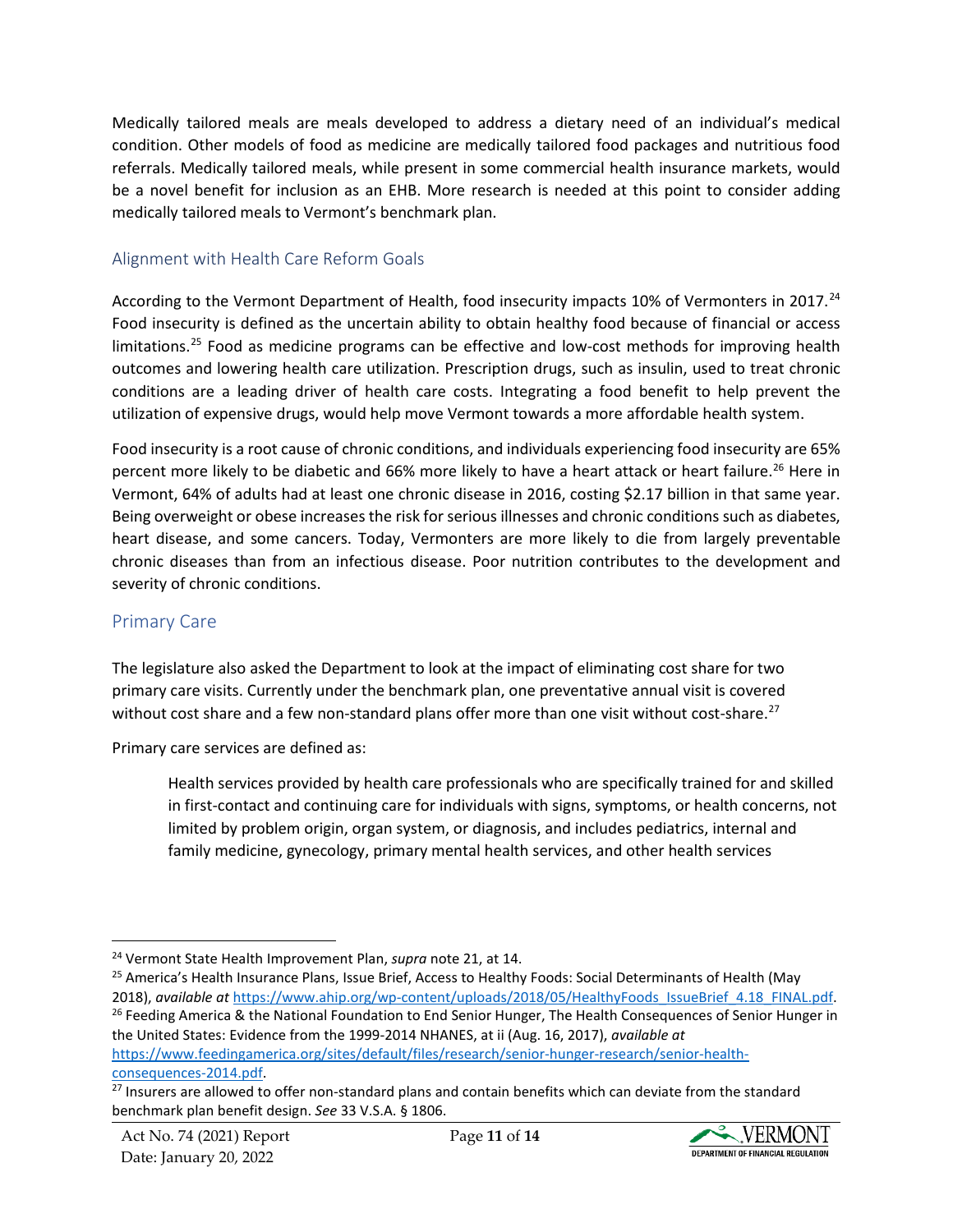commonly provided at federally qualified health centers. Primary care does not include dental services.[28](#page-12-3)

Primary care is most of the care that people receive and has been shown to improve health outcomes, lower costs across the health care system, and improve quality of care outcomes. Promoting utilization of preventive services, such as primary care, reduces downstream costs and preventable disease and death. Evidence shows that higher overall spending on primary care has led to better health outcomes and lower spending on chronic conditions.<sup>[29](#page-12-4)</sup>

The benchmarking process allows states to add benefits which are currently not included in the state's benchmark plan. The process does not impact the associated cost share a benefit will be subject to. Primary care is currently a covered benefit, and therefore adjusting the cost sharing level is a process that is not a covered change under the benchmarking process described in Section II above. The Standard QHP Design Working Group address plan design, and adjustments to cost shares. The group is currently considering a change to the standard out of pocket cost for primary care visits. Important to note is high deductible health plans are now allowed to cover non-preventive services prior to the deductible being met.<sup>[30](#page-12-5)</sup> If the State were to allow for two primary care visits to be covered at no cost share, the change would only be impactful for plans without a high deductible.

# <span id="page-12-0"></span>V. Findings

#### <span id="page-12-1"></span>Plan and Benefit Analysis

Wakely Consulting performed the Typicality and Generosity testing on behalf of the Department. These tests involve an actuarial analysis to determine whether the plan with the incorporated changes would be equal to a typical employer plan but no more generous than the richest plan available. To add benefits to the current benchmark plan under the generosity test, the benefits to be added must not exceed the actuarial value of the richest plan. This analysis provides the amount of actuarial value or the "room" available to modify benefits.

Among the benchmark plan options, the State Employee Health Plan was identified as the richest plan, and therefore was used to determine how much value could be added to the current plan. Effectively the State plan places the ceiling on how much value of EHBs can be added to the current plan. Wakely determined a range between 1.58% and 2.29% of allowed cost available for additional benefits.

#### <span id="page-12-2"></span>Discriminatory Benefits

The value of each benefit being considered for inclusion in the 2024 benchmark plan was considered. During the analysis, four potentially discriminatory benefit designs were identified within the existing benchmark plan. Federal law prohibits Qualified Health Plans from containing any design benefit which



<span id="page-12-3"></span><sup>28</sup> Act 54 of 2015, Sec. 17, *available at*

<span id="page-12-4"></span>[https://legislature.vermont.gov/Documents/2016/Docs/ACTS/ACT054/ACT054%20As%20Enacted.pdf.](https://legislature.vermont.gov/Documents/2016/Docs/ACTS/ACT054/ACT054%20As%20Enacted.pdf) 29 Shi L., *The impact of primary care: a focused review*, Scientifica (Cairo) at 432892 (Dec. 31, 2012)*, available at* [https://www.ncbi.nlm.nih.gov/pmc/articles/PMC3820521/.](https://www.ncbi.nlm.nih.gov/pmc/articles/PMC3820521/) 30 *[See](https://www.law.cornell.edu/uscode/text/26/223)* 26 U.S.C. § 223.

<span id="page-12-5"></span>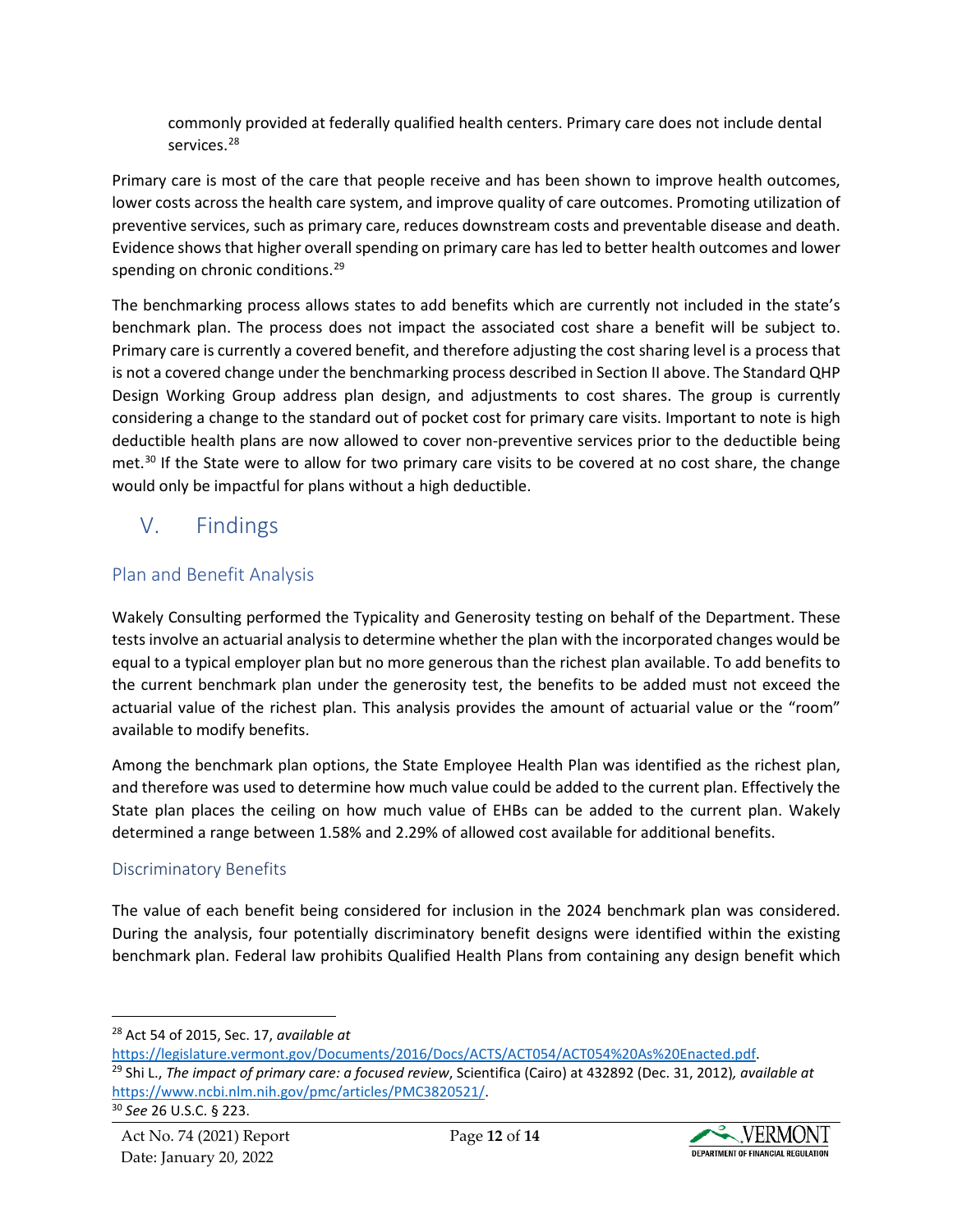could discourage enrollment of individuals with significant health needs. $31$  These benefits and the subsequent changes will not be counted towards the generosity test but must be changed to comply with Federal law. The benefits to be adjusted to comply with nondiscrimination requirements are as follows:

- *Nutritional Counseling* The current benefit states the benefit is unlimited for diabetics but limited to 3 for all others. The change would remove the limitation for policyholders without diabetes.
- *Habilitative* The current benefit states that the limit does not apply to policyholders under age 21 for treatment of Autism. The change would remove the age limit.
- *Foot Care* The current benefit excludes foot care except for diabetics. The change would cover foot care for all individuals.
- *Prescribed Food and Nutritional Formulae* The current benefit excludes coverage except for inherited metabolic disease; to render this benefit non-discriminatory, the State could exclude coverage unless medically necessary for any condition and regardless of age
	- $\circ$  This includes formulas or supplements administered through a feeding tube
	- $\circ$  Also includes 100% amino acid formula, which is currently limited to children under age 5 but age limit would be removed

#### <span id="page-13-0"></span>Essential Health Benefits

Based on the analysis and public process above, hearing aids, infertility coverage, and medically tailored meals were further analyzed, and their financial impacts modeled, for inclusion as new EHBs.

The hearing aid benefit design was modeled on the Vermont Medicaid benefit. The benefit would cover adult and child hearing exams and allow for hearing aids every 3 years subject to medical necessity. Only 11 states explicitly require coverage for adult hearing aids, with over 36 states requiring some level of coverage for children. Many states are adjusting coverage to eliminate age barriers for coverage, which are specifically prohibited under the Affordable Care Act. Vermont and Pennsylvania are the only two Northeast states which do not currently require hearing aid coverage. It is estimated a hearing aid benefit in Vermont would add an additional \$0.30 to \$0.60 per member per month (PMPM) in average market premium.

An infertility benefit was also considered. Infertility benefits are currently covered in most New England states but to varying degrees. Currently the Vermont state employee health plan provides an infertility benefit which served as the model benefit for the working group's analysis. Due to the Vermont plan containing a dollar limitation, it was necessary to equate a quantitative limit for this benefit outside of a dollar limitation. The benefit definition would include coverage for three cycles of IVF, including evaluation, counseling, egg preservation, and other related services. Adding infertility coverage with that definition would add between \$8.00 to \$11.40 PMPM to the average market premium.

Medically tailored meals would be a novel benefit as an EHB addition. Several variations of a medically tailored meal benefit have been analyzed. More analysis is needed to determine an appropriate benefit for the benchmark plan. A pilot program may be the most reasonable way to introduce such a benefit to obtain Vermont-specific data and better understand the program'sinfluence on the specific market under



<span id="page-13-1"></span><sup>31</sup> 42 U.S.C. § 18022.